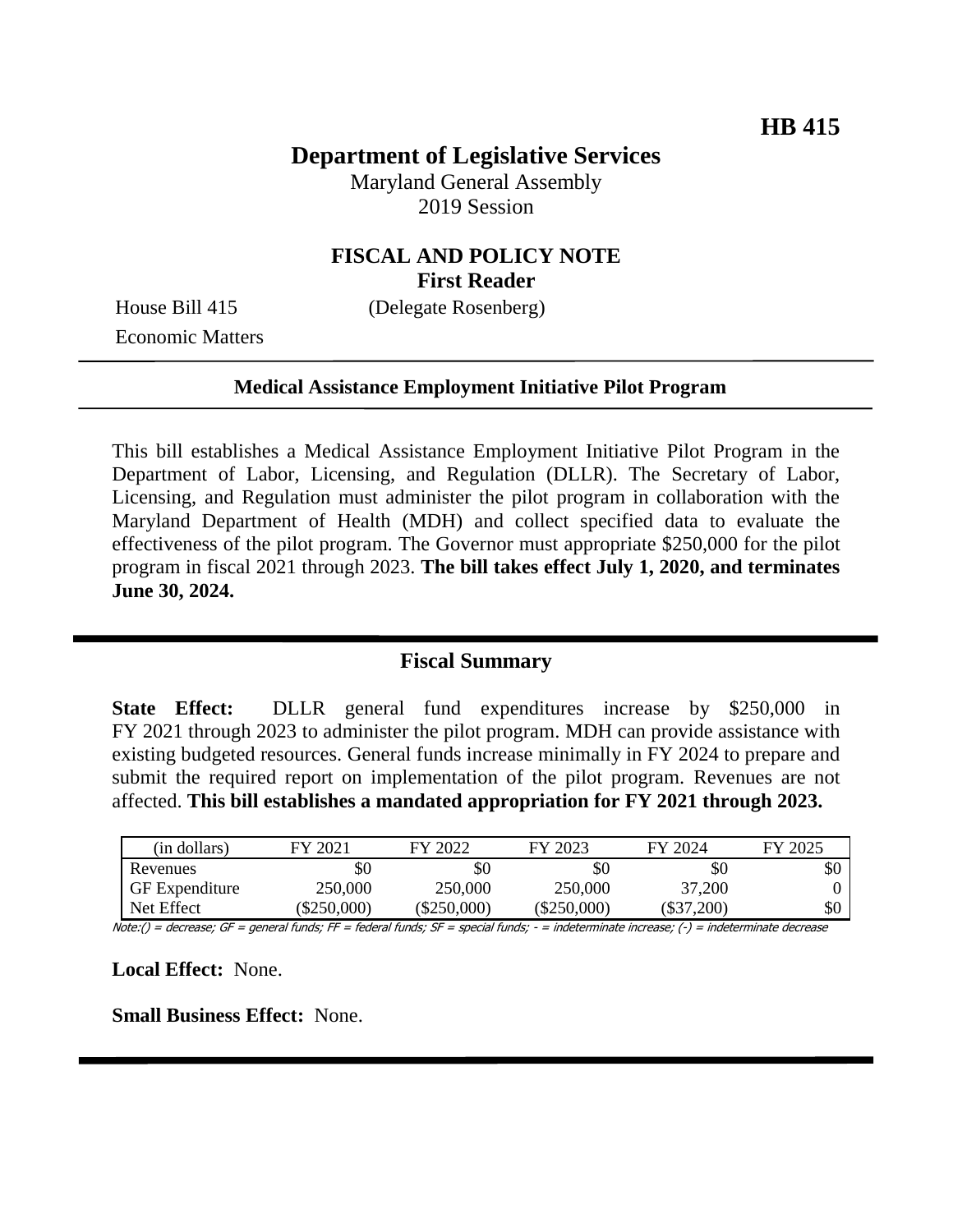## **Analysis**

**Bill Summary:** The purposes of the pilot program are to (1) identify workforce development opportunities for participants; (2) gather information on existing workforce development programs; (3) gather and evaluate information on voluntary workforce development programs for Medicaid recipients in other states; (4) establish a plan for coordinating efforts and resources to provide workforce development opportunities to participants; and (5) implement a specified workforce development program. The Secretary may collaborate with employers to train and place participants.

Participation in the pilot program is voluntary and may not be construed to impose an employment program on a Maryland resident enrolled in Medicaid.

By November 1, 2023, the Secretary must report to the Governor and the General Assembly on the implementation of the bill.

### **Current Law/Background:**

#### *Department of Labor, Licensing, and Regulation Workforce Development Activities*

DLLR's Division of Workforce Development and Adult Learning (DWDAL) has as its mission ensuring businesses have the skilled workforce they need to be competitive in today's environment, as well as helping people get jobs. Specifically, DWDAL serves the unemployed, jobless veterans, newly dislocated workers, trade-impacted workers, New Americans, ex-offenders, low-wage workers, and individuals with barriers to employment. As the State's main workforce development entity, DWDAL oversees operation of Maryland's 32 American Job Centers, with at least one such center located in each county of the State. DWDAL also oversees the Maryland Workforce Exchange, which is Maryland's job bank. Additionally, DWDAL oversees workforce programs for New Americans and veterans and the processing of a number of federal and State tax credits.

#### *Medicaid Work Requirements*

In March 2017, the federal Centers for Medicare and Medicaid Services (CMS) sent guidance to the states encouraging a new focus for Medicaid, targeting, in particular, the recent expansion of Medicaid to nondisabled, working-age adults without dependent children. The guidance outlined several focus areas, including supporting innovative approaches to increase employment and community engagement. In January 2018, CMS issued specific guidance to states seeking to impose work or community engagement requirements. CMS reiterated its support for such initiatives for "non-elderly, nonpregnant adult beneficiaries who are eligible for Medicaid on a basis other than disability."

HB 415/ Page 2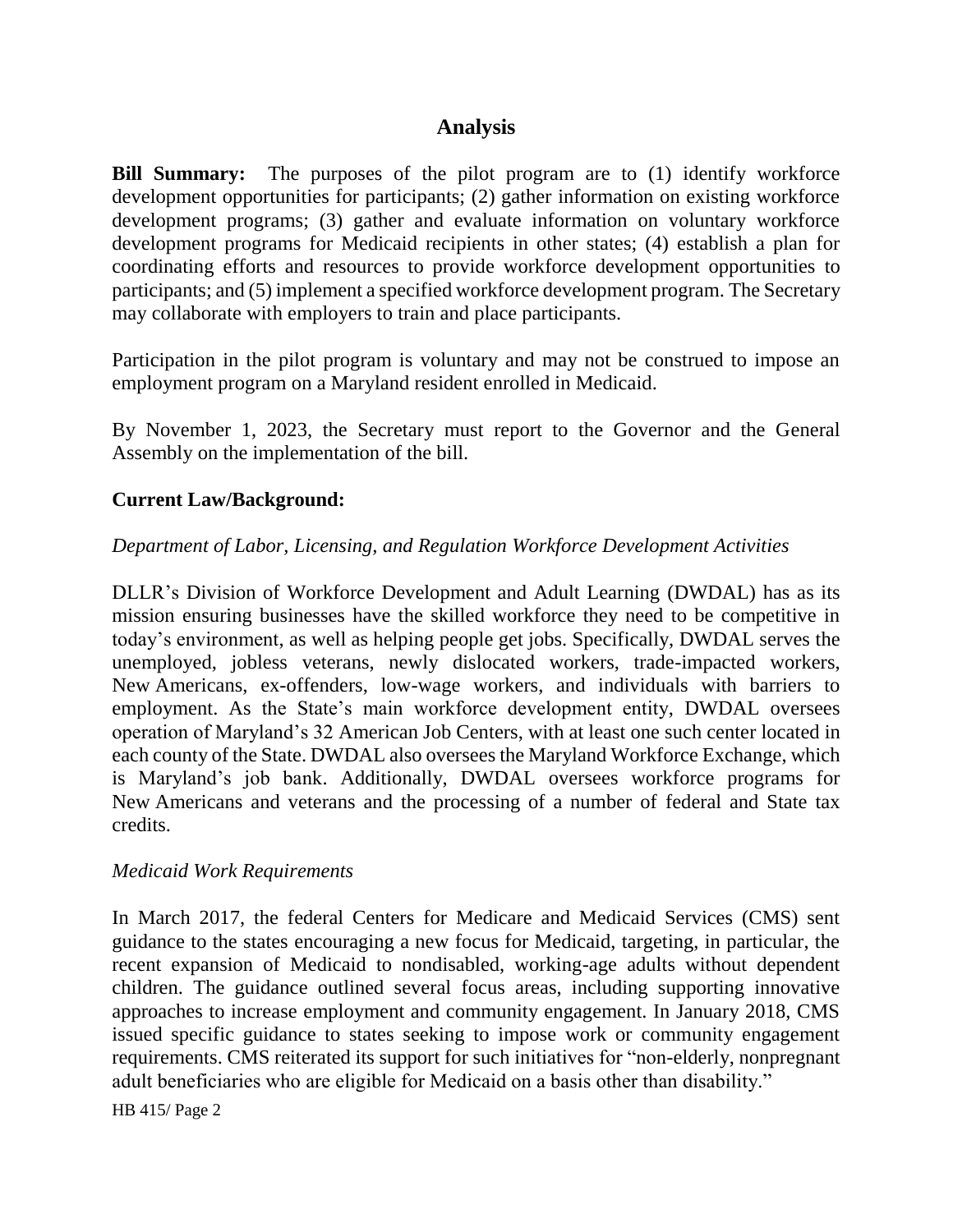As of January 2019, 15 states have submitted applications seeking to institute some form of work requirements as a condition of Medicaid eligibility. Seven state waivers have been approved, but not yet implemented, while the remaining eight applications are pending. The details of proposed work requirements vary by state but generally include a minimum number of employment hours, enrollment in an educational program, and/or participation in a volunteer or community program. Maryland has not submitted such an application.

### *Montana's Health and Economic Livelihood Partnership Link*

In contrast to work requirements, Montana created the Health and Economic Livelihood Partnership Link (known as HELP-Link) program, a workforce promotion program intended to reduce barriers to work for Montana's Medicaid enrollees. According to the Center on Budget and Policy Priorities, the program targets outreach and services to the minority of Medicaid enrollees who do not have disabilities or similarly severe barriers to work but who are not working, often due to challenges such as limited skills and lack of access to transportation, child care, and other needed work supports. Montana's approach targets Medicaid enrollees who are looking for work or better jobs, linking them with services such as career counseling, on-the-job training programs, and subsidized employment.

**State Expenditures:** DLLR general fund expenditures increase by \$250,000 in fiscal 2021, which accounts for the bill's July 1, 2020 effective date. This estimate reflects the cost of hiring one full-time, contractual program manager to administer the pilot program and prepare and submit the required report. It includes a salary, fringe benefits, one-time start-up costs, and ongoing operating expenses. DLLR advises that, generally, existing staff, who are federally funded, cannot complete State-only work due to U.S. Department of Labor requirements. Accordingly, some portion of other costs, not reflected below, may need to be covered with the mandated appropriation. Any residual funds from the appropriation will be used to provide workforce development opportunities to pilot program participants.

| <b>Contractual Position</b>                | 1(0)                  |
|--------------------------------------------|-----------------------|
| <b>Workforce Development Opportunities</b> | as much as: \$175,778 |
| <b>Salary and Fringe Benefits</b>          | 66,707                |
| One-time Start-up Costs                    | 4,890                 |
| <b>Ongoing Operating Expenses</b>          | 2,625                 |
| <b>Total FY 2021 State Expenditures</b>    | \$250,000             |

Future year expenditures reflect a full salary with annual increases and employee turnover and ongoing operating expenses.